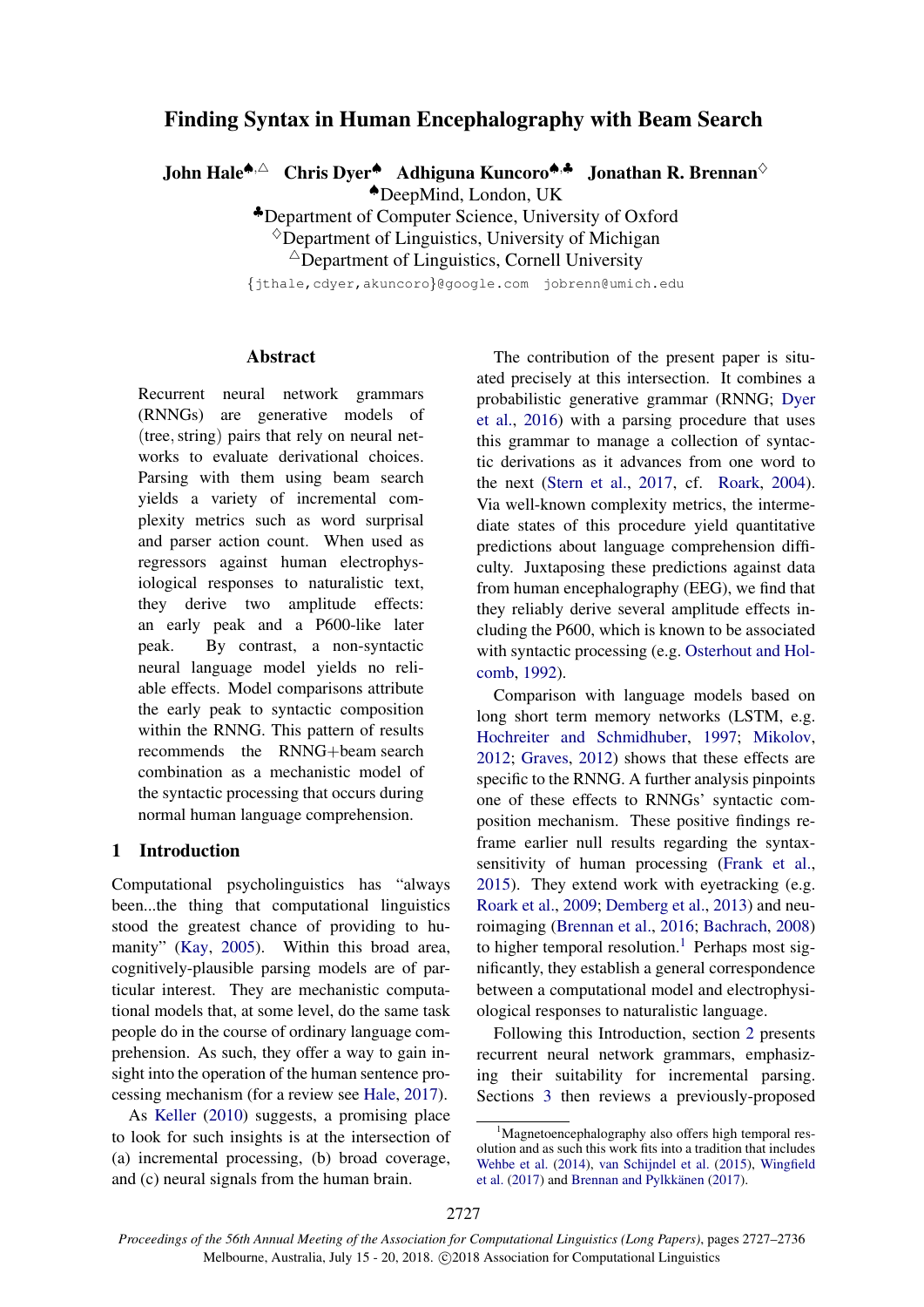<span id="page-1-2"></span>

Figure 1: Recurrent neural network grammar configuration used in this paper. The absence of a lookahead buffer is significant, because it forces parsing to be incremental. Completed constituents such as  $N_{\text{NP}}$  the hungry cat are represented on the stack by numerical vectors that are the output of the syntactic composition function depicted in Figure [2.](#page-1-1)

beam search procedure for them. Section [4](#page-3-0) goes on to introduce the novel application of this procedure to human data via incremental complexity metrics. Section [5](#page-3-1) explains how these theoretical predictions are specifically brought to bear on EEG data using regression. Sections [6](#page-4-0) and [7](#page-5-0) elaborate on the model comparison mentioned above and report the results in a way that isolates the operative element. Section [8](#page-5-1) discusses these results in relation to established computational models. The conclusion, to anticipate section [9,](#page-6-0) is that syntactic processing can be found in naturalistic speech stimuli if ambiguity resolution is modeled as beam search.

# <span id="page-1-0"></span>2 Recurrent neural network grammars for incremental processing

Recurrent neural network grammars (henceforth: RNNGs [Kuncoro et al.,](#page-8-11) [2017;](#page-8-11) [Dyer et al.,](#page-8-3)

<span id="page-1-1"></span>

Figure 2: RNNG composition function traverses daughter embeddings u, v and w, representing the entire tree with a single vector x. This Figure is reproduced from [\(Dyer et al.,](#page-8-3) [2016\)](#page-8-3).

[2016\)](#page-8-3) are probabilistic models that generate trees. The probability of a tree is decomposed via the chain rule in terms of derivational actionprobabilities that are conditioned upon previous actions i.e. they are history-based grammars [\(Black et al.,](#page-7-3) [1993\)](#page-7-3). In the vanilla version of RNNG, these steps follow a depth-first traversal of the developing phrase structure tree. This entails that daughters are announced bottom-up one by one as they are completed, rather than being predicted at the same time as the mother.

Each step of this generative story depends on the state of a stack, depicted inside the gray box in Figure [1.](#page-1-2) This stack is "neuralized" such that each stack entry corresponds to a numerical vector. At each stage of derivation, a single vector summarizing the entire stack is available in the form of the final state of a neural sequence model. This is implemented using the stack LSTMs of [Dyer et al.](#page-8-12) [\(2015\)](#page-8-12). These stack-summary vectors (central rectangle in Figure [1\)](#page-1-2) allow RNNGs to be sensitive to aspects of the left context that would be masked by independence assumptions in a probabilistic context-free grammar. In the present paper, these stack-summaries serve as input to a multi-layer perceptron whose output is converted via softmax into a categorical distribution over three possible parser actions: open a new constituent, close off the latest constituent, or generate a word. A hard decision is made, and if the first or last option is selected, then the same vector-valued stack–summary is again used, via multilayer perceptrons, to decide which specific nonterminal to open, or which specific word to generate.

Phrase-closing actions trigger a syntactic composition function (depicted in Figure [2\)](#page-1-1) which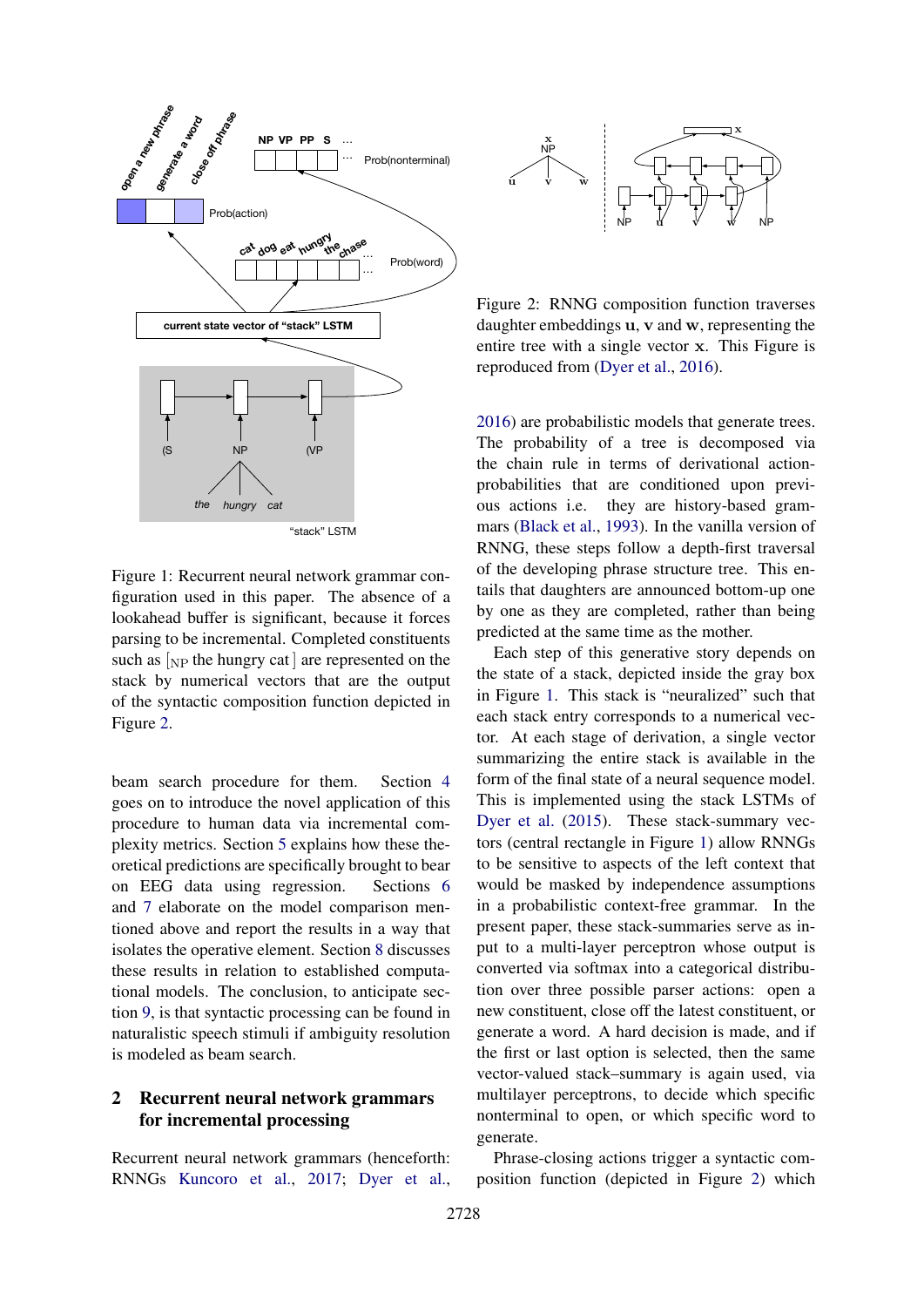squeezes a sequence of subtree vectors into one single vector. This happens by applying a bidirectional LSTM to the list of daughter vectors, prepended with the vector for the mother category following §4.1 of [Dyer et al.](#page-8-3) [\(2016\)](#page-8-3).

The parameters of all these components are adaptively adjusted using backpropagation at training time, minimizing the cross entropy relative to a corpus of trees. At testing time, we parse incrementally using beam search as described below in section [3.](#page-2-0)

# <span id="page-2-0"></span>3 Word-synchronous beam search

Beam search is one way of addressing the search problem that arises with generative grammars — constructive accounts of language that are sometimes said to "strongly generate" sentences. Strong generation in this sense simply means that they derive both an observable word-string as well as a hidden tree structure. Probabilistic grammars are joint models of these two aspects. By contrast, parsers are programs intended to infer a good tree from a given word-string. In incremental parsing with history-based models this inference task is particularly challenging, because a decision that looks wise at one point may end up looking foolish in light of future words. Beam search addresses this challenge by retaining a collection called the "beam" of parser states at each word. These states are rated by a score that is related to the probability of a partial derivation, allowing an incremental parser to hedge its bets against temporary ambiguity. If the score of one analysis suddenly plummets after seeing some word, there may still be others within the beam that are not so drastically affected. This idea of ranked parallelism has become central in psycholinguistic modeling (see e.g. [Gibson,](#page-8-13) [1991;](#page-8-13) [Narayanan and Jurafsky,](#page-8-14) [1998;](#page-8-14) [Boston et al.,](#page-7-4) [2011\)](#page-7-4).

As [Stern et al.](#page-9-0) [\(2017\)](#page-9-0) observe, the most straightforward application of beam search to generative models like RNNG does not perform well. This is because lexical actions, which advance the analysis onwards to successive words, are assigned such low probabilities compared to structural actions which do not advance to the next word. This imbalance is inevitable in a probability model that strongly generates sentences, and it causes naive beam-searchers to get bogged down, proposing more and more phrase structure rather than moving on through the

sentence. To address it, [Stern et al.](#page-9-0) [\(2017\)](#page-9-0) propose a word-synchronous variant of beam search. This variant keeps searching through structural actions until "enough" high-scoring parser states finally take a lexical action, arriving in synchrony at the next word of the sentence. Their procedure is written out as Algorithm [1.](#page-2-1)

<span id="page-2-1"></span>

| Algorithm 1 Word-synchronous beam search with  |
|------------------------------------------------|
| fast-tracking. After Stern et al. (2017)       |
| 1: <i>thisword</i> $\leftarrow$ input beam     |
| $\mathbf{r}$ and $\mathbf{r}$ and $\mathbf{r}$ |

|     | 2: nextword $\leftarrow \emptyset$                               |  |  |  |  |  |  |
|-----|------------------------------------------------------------------|--|--|--|--|--|--|
|     | 3: while $ nextword  < k$ do                                     |  |  |  |  |  |  |
| 4:  | fringe $\leftarrow$ successors of all states                     |  |  |  |  |  |  |
|     | $s \in$ thisword via any                                         |  |  |  |  |  |  |
|     | parsing action                                                   |  |  |  |  |  |  |
| 5:  | prune <i>fringe</i> to top $k$                                   |  |  |  |  |  |  |
| 6:  | thisword $\leftarrow \emptyset$                                  |  |  |  |  |  |  |
| 7:  | <b>for</b> each parser state $s \in \text{ fringe}$ <b>do</b>    |  |  |  |  |  |  |
| 8:  | <b>if</b> s came via a lexical action <b>then</b>                |  |  |  |  |  |  |
| 9:  | add s to nextword                                                |  |  |  |  |  |  |
| 10: | else<br>$\triangleright$ must have been structural               |  |  |  |  |  |  |
| 11: | add s to thisword                                                |  |  |  |  |  |  |
| 12: | end if                                                           |  |  |  |  |  |  |
| 13: | end for                                                          |  |  |  |  |  |  |
|     | $14:$ end while                                                  |  |  |  |  |  |  |
|     | 15: <b>return</b> <i>nextword</i> pruned to top $k_{word} \ll k$ |  |  |  |  |  |  |

In Algorithm [1](#page-2-1) the beam is held in a set-valued variable called *nextword*. Beam search continues until this set's cardinality exceeds the designated action beam size,  $k$ . If the beam still isn't large enough (line 3) then the search process explores one more action by going around the while-loop again. Each time through the loop, lexical actions compete against structural actions for a place among the top  $k$  (line 5). The imbalance mentioned above makes this competition fierce, and on many loop iterations *nextword* may not grow by much. Once there are enough parser states, another threshold called the word beam  $k_{word}$ kicks in (line 15). This other threshold sets the number of analyses that are handed off to the next invocation of the algorithm. In the study reported here the word beam remains at the default setting suggested by Stern and colleagues,  $k/10$ .

[Stern et al.](#page-9-0) [\(2017\)](#page-9-0) go on to offer a modification of the basic procedure called "fast tracking" which improves performance, particularly when the action beam  $k$  is small. Under fast tracking, an additional step is added between lines 4 and 5 of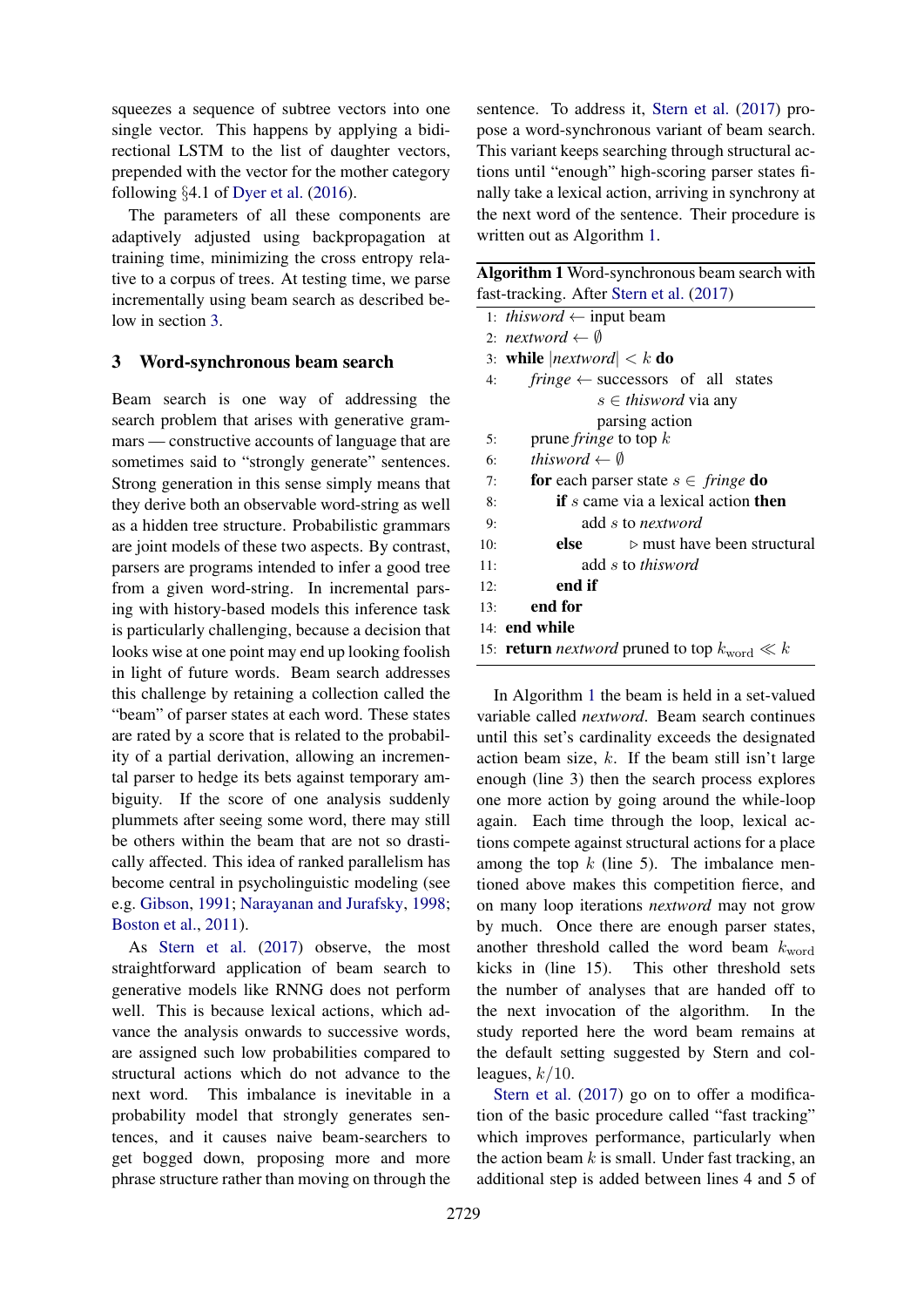<span id="page-3-2"></span>

|                                                      |      |                               |      | $k=100$ $k=200$ $k=400$ $k=600$ $k=800$ $k=1000$ $k=2000$ |              |
|------------------------------------------------------|------|-------------------------------|------|-----------------------------------------------------------|--------------|
| Fried et al. (2017) RNNG<br>ppl unknown, -fast track | 74.1 | 80.1 85.3 87.5                | 88.7 | - 89.6                                                    | not reported |
| this paper ppl=141, $-$ fast track 71.5              |      | 78.81 84.15 86.42 87.34 88.16 |      |                                                           | 89.81        |
| this paper ppl=141, $k_{\hat{H}} = k/100$ 87.1       |      | 88.96 90.48 90.64 90.84       |      | 90.96                                                     | 91.25        |

Table 1: Penn Treebank development section bracketing accuracies (F1) under Word-Synchronous beam search. These figures show that an incremental parser for RNNG can perform well on a standard benchmark. "ppl" indicates the perplexity of over both trees and strings for the trained model on the development set, averaged over words In all cases the word beam is set to a tenth of the action beam, i.e.  $k_{\text{word}} = k/10$ .

Algorithm [1](#page-2-1) such that some small number  $k_{ft}$  of parser states are promoted directly into *nextword*. These states are required to come via a lexical action, but in the absence of fast tracking they quite possibly would have failed the thresholding step in line 5.

Table [1](#page-3-2) shows Penn Treebank accuracies for this word-synchronous beam search procedure, as applied to RNNG. As expected, accuracy goes up as the parser considers more and more analyses. Above  $k = 200$ , the RNNG+beam search combination outperforms a conditional model based on greedy decoding (88.9). This demonstration reemphasizes the point, made by [Brants and Crocker](#page-7-5) [\(2000\)](#page-7-5) among others, that cognitively-plausible incremental processing can be achieved without loss of parsing performance.

# <span id="page-3-0"></span>4 Complexity metrics

In order to relate computational models to measured human responses, some sort of auxiliary hypothesis or linking rule is required. In the domain of language, these are traditionally referred to as complexity metrics because of the way they quantify the "processing complexity" of particular sentences. When a metric offers a prediction on each successive word, it is an *incremental* complexity metric.

Table [2](#page-3-3) characterizes four incremental complexity metrics that are all obtained from intermediate states of Algorithm [1.](#page-2-1) The metric denoted DISTANCE is the most classic; it is inspired by the count of "transitions made or attempted" in [Kaplan](#page-8-16) [\(1972\)](#page-8-16). It quantifies syntactic work by counting the number of parser actions explored by Algorithm [1](#page-2-1) between each word i.e. the number of times around the while-loop on line 3. The information theoretical quantities SURPRISAL and ENTROPY came into more widespread use later.

They quantify unexpectedness and uncertainty, respectively, about alternative syntactic analyses at a given point within a sentence. [Hale](#page-8-17) [\(2016\)](#page-8-17) reviews their applicability across many different languages, psycholinguistic measurement techniques and grammatical models. Recent work proposes possible relationships between these two metrics, at the empirical as well as theoretical level [\(van](#page-9-5) [Schijndel and Schuler,](#page-9-5) [2017;](#page-9-5) [Cho et al.,](#page-7-6) [2018\)](#page-7-6).

<span id="page-3-3"></span>

| metric           | characterization                |  |  |  |  |
|------------------|---------------------------------|--|--|--|--|
| <b>DISTANCE</b>  | count of actions required to    |  |  |  |  |
|                  | synchronize $k$ analyses at the |  |  |  |  |
|                  | next word                       |  |  |  |  |
| <b>SURPRISAL</b> | log-ratio of summed<br>for-     |  |  |  |  |
|                  | ward probabilities for analyses |  |  |  |  |
|                  | in the beam                     |  |  |  |  |
| <b>ENTROPY</b>   | average uncertainty of analyses |  |  |  |  |
|                  | in the beam                     |  |  |  |  |
| ENTROPY $\Delta$ | difference between previous     |  |  |  |  |
|                  | and current entropy value       |  |  |  |  |
|                  |                                 |  |  |  |  |

Table 2: Complexity Metrics

The SURPRISAL metric was computed over the word beam i.e. the  $k_{word}$  highest-scoring partial syntactic analyses at each successive word. In an attempt to obtain a more faithful estimate, EN-TROPY and its first-difference are computed over *nextword* itself, whose size varies but is typically much larger than  $k_{\text{word}}$ .

#### <span id="page-3-1"></span>5 Regression models of naturalistic EEG

Electroencephalography (EEG) is an experimental technique that measures very small voltage fluctuations on the scalp. For a review emphasizing its implications vis-á-vis computational models, see [Murphy et al.](#page-8-18) [\(2018\)](#page-8-18).

We analyzed EEG recordings from 33 participants as they passively listened to a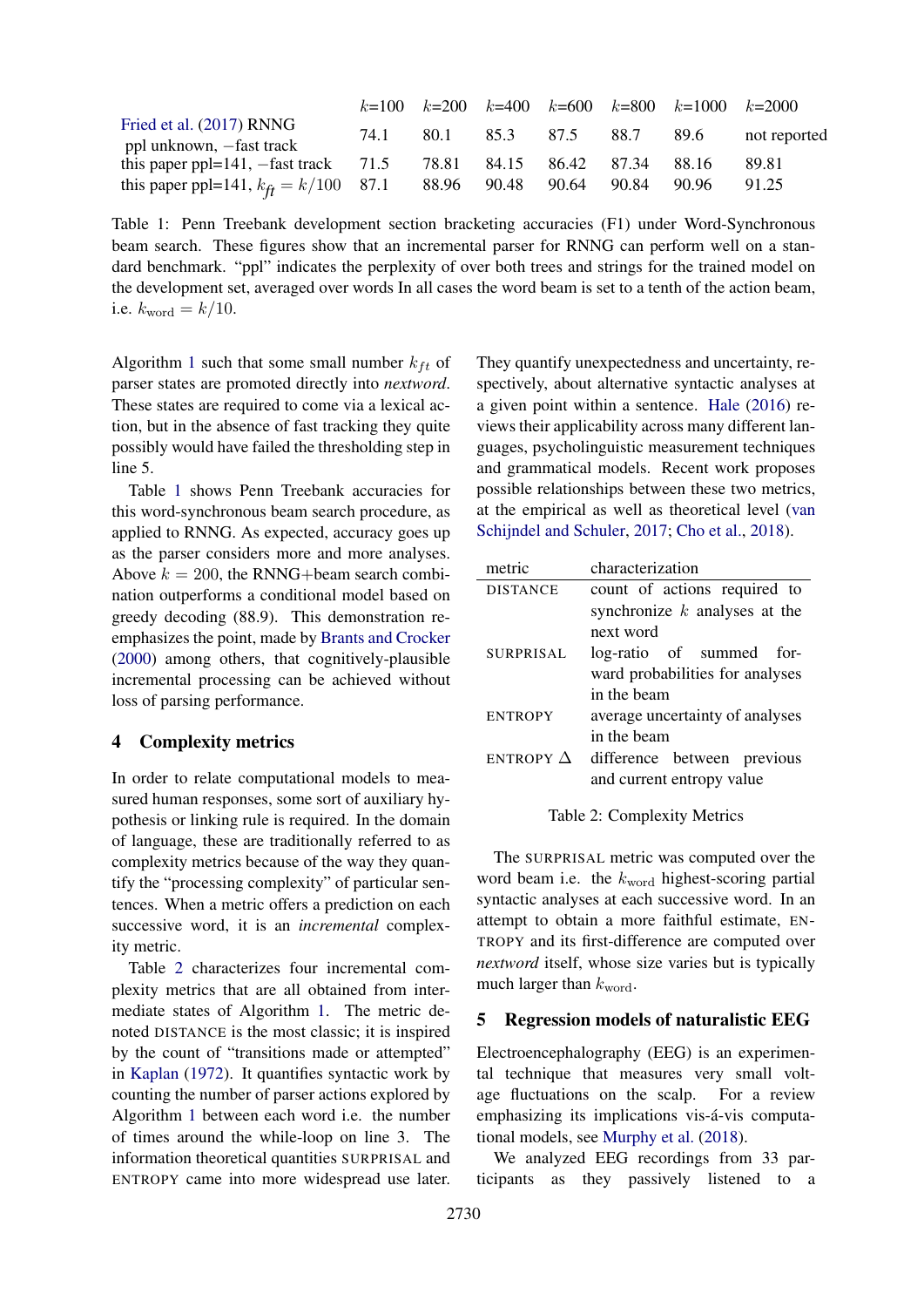spoken recitation of the first chapter of Alice's Adventures in Wonderland. This auditory stimulus was delivered via earphones in an isolated booth. All participants scored significantly better than chance on a post-session 8-question comprehension quiz. An additional ten datasets were excluded for not meeting this behavioral criterion, six due to excessive noise, and three due to experimenter error. All participants provided written informed consent under the oversight of the University of Michigan HSBS Institutional Review Board (#HUM00081060) and were compensated \$15/h.<sup>[3](#page-4-2)</sup>

Data were recorded at 500 Hz from 61 active electrodes (impedences  $< 25 \text{ k}\Omega$ ) and divided into 2129 epochs, spanning -0.3–1 s around the onset of each word in the story. Ocular artifacts were removed using ICA, and remaining epochs with excessive noise were excluded. The data were filtered from 0.5–40 Hz, baseline corrected against a 100 ms pre-word interval, and separated into epochs for content words and epochs for function words because of interactions between parsing variables of interest and word-class [\(Roark](#page-9-1) [et al.,](#page-9-1) [2009\)](#page-9-1).

Linear regression was used per-participant, at each time-point and electrode, to identify content-word EEG amplitudes that correlate with complexity metrics derived from the RNNG+beam search combination via the complexity metrics in Table [2.](#page-3-3) We refer to these time series as Target predictors.

Each Target predictor was included in its own model, along with several Control predictors that are known to influence sentence processing: sentence order, word-order in sentence, log word frequency [\(Lund and Burgess,](#page-8-19) [1996\)](#page-8-19), frequency of the previous and subsequent word, and acoustic sound power averaged over the first 50 ms of the epoch.

All predictors were mean-centered. We also constructed null regression models in which the rows of the design matrix were randomly per-muted.<sup>[4](#page-4-3)</sup>  $\beta$  coefficients for each effect were tested against these null models at the group level across all electrodes from 0–1 seconds post-onset, using a non-parametric cluster-based permutation test to correct for multiple comparisons across electrodes and time-points [\(Maris and Oostenveld,](#page-8-20) [2007\)](#page-8-20).

#### <span id="page-4-0"></span>6 Language models for literary stimuli

We compare the fit against EEG data for models that are trained on the same amount of textual data but differ in the explicitness of their syntactic representations.

At the low end of this scale is the LSTM language model. Models of this type treat sentences as a sequence of words, leaving it up to backpropagation to decide whether or not to encode syntactic properties in a learned history vector [\(Linzen](#page-8-21) [et al.,](#page-8-21) [2016\)](#page-8-21). We use SURPRISAL from the LSTM as a baseline.

RNNGs are higher on this scale because they explicitly build a phrase structure tree using a symbolic stack. We consider as well a degraded version, RNNG−comp which lacks the composition mechanism shown in Figure [2.](#page-1-1) This degraded version replaces the stack with initial substrings of bracket expressions, following [Choe and](#page-8-22) [Charniak](#page-8-22) [\(2016\)](#page-8-22); [Vinyals et al.](#page-9-6) [\(2015\)](#page-9-6). An example would be the length 7 string shown below

 $(S \mid (NP \mid the \mid hungry \mid cat \mid)_{NP} \mid (VP$ 

Here, vertical lines separate symbols whose vector encoding would be considered separately by RNNG−comp. In this degraded representation, the noun phrase is not composed explicitly. It takes up five symbols rather than one. The balanced parentheses (NP and  $_{\rm NP}$  are rather like instructions for some subsequent agent who might later perform the kind of syntactic composition that occurs online in RNNGs, albeit in an implicit manner.

In all cases, these language models were trained on chapters 2–12 of Alice's Adventures in Wonderland. This comprises 24941 words. The stimulus that participants saw during EEG data collection, for which the metrics in Table [2](#page-3-3) are calculated, was chapter 1 of the same book, comprising 2169 words.

RNNGs were trained to match the output trees provided by the Stanford parser [\(Klein and](#page-8-23) [Manning,](#page-8-23) [2003\)](#page-8-23). These trees conform to the Penn Treebank annotation standard but do not explicitly mark long-distance dependency or include any empty categories. They seem to adequately represent basic syntactic properties such

<span id="page-4-2"></span><span id="page-4-1"></span><sup>2</sup><https://tinyurl.com/alicedata>

<sup>&</sup>lt;sup>3</sup>A separate analysis of these data appears in [Brennan and](#page-7-7) [Hale](#page-7-7) [\(2018\)](#page-7-7); datasets are available from JRB.

<span id="page-4-3"></span><sup>4</sup>Temporal auto-correlation across epochs could impact model fits. Content-words are spaced 1 s apart on average and a spot-check of the residuals from these linear models indicates that they do not show temporal auto-correlation: AR(1) < 0.1 across subjects, time-points, and electrodes.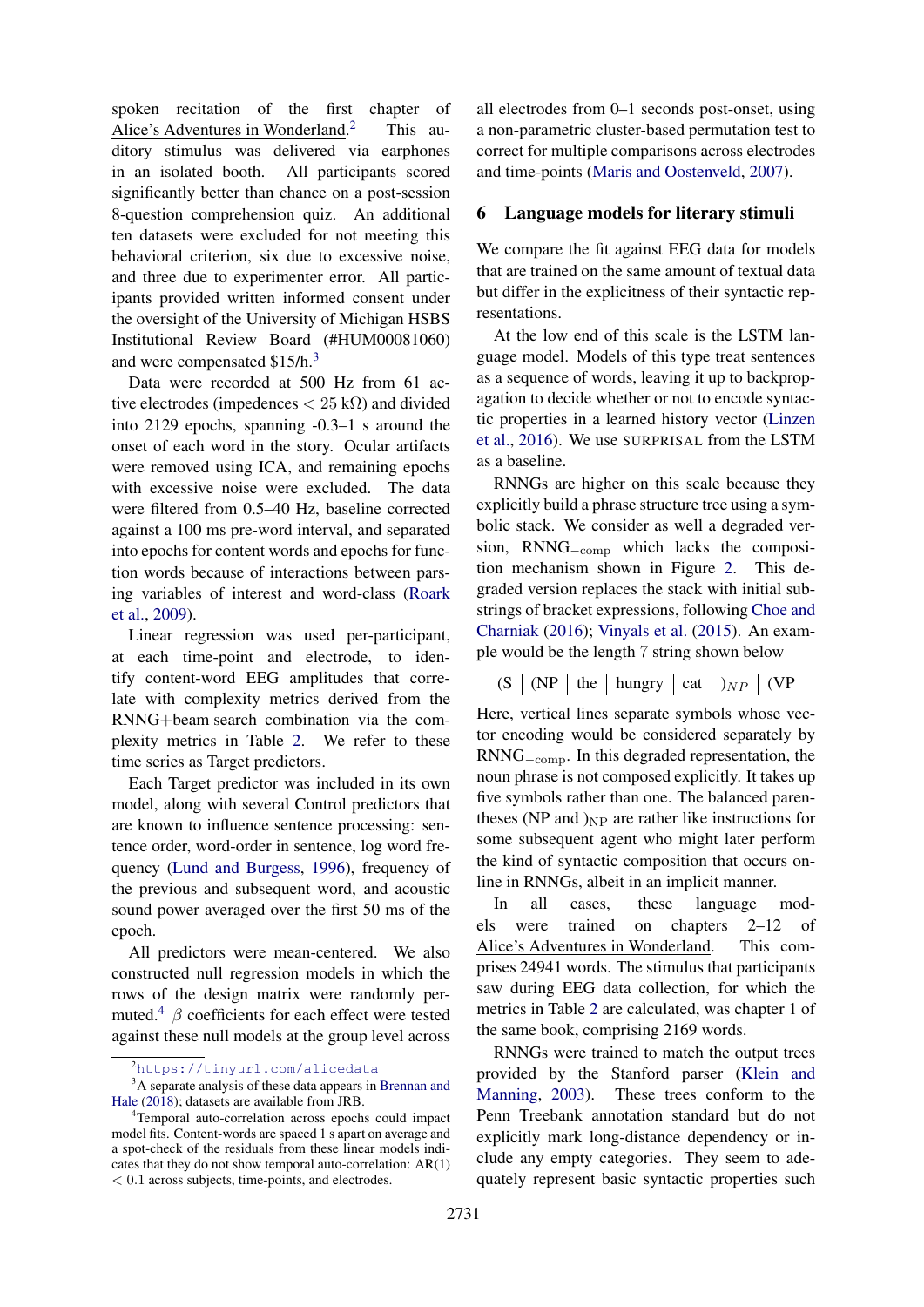as clausal embedding and direct objecthood; nevertheless we did not undertake any manual correction.

During RNNG training, the first chapter was used as a development set, proceeding until the per-word perplexity over all parser actions on this set reached a minimum, 180. This performance was obtained with a RNNG whose state vector was 170 units wide. The corresponding LSTM language model state vector had 256 units; it reached a per-word perplexity of 90.2. Of course the RNNG estimates the joint probability of both trees *and* words, so these two perplexity levels are not directly comparable. Hyperparameter settings were determined by grid search in a region near the one which yielded good performance on the Penn Treebank benchmark reported on Table [1.](#page-3-2)

## <span id="page-5-0"></span>7 Results

To explore the suitability of the RNNG  $+$ beam search combination as a cognitive model of language processing difficulty, we fitted regression models as described above in section [5](#page-3-1) for each of the metrics in Table [2.](#page-3-3) We considered six beam sizes  $k = \{100, 200, 400, 600, 800, 1000\}.$ Table [3](#page-5-2) summarizes statistical significance levels reached by these Target predictors; no other combinations reached statistical significance.

<span id="page-5-2"></span>

| <b>LSTM</b>      | not significant |                       |  |  |  |
|------------------|-----------------|-----------------------|--|--|--|
| <b>SURPRISAL</b> | $k = 100$       | $p_{cluster} = 0.027$ |  |  |  |
| <b>DISTANCE</b>  | $k = 200$       | $p_{cluster} = 0.012$ |  |  |  |
| <b>SURPRISAL</b> | $k = 200$       | $p_{cluster} = 0.003$ |  |  |  |
| <b>DISTANCE</b>  | $k = 400$       | $p_{cluster} = 0.002$ |  |  |  |
| <b>SURPRISAL</b> | $k = 400$       | $p_{cluster} = 0.049$ |  |  |  |
| ENTROPY $\Delta$ | $k = 400$       | $p_{cluster} = 0.026$ |  |  |  |
| <b>DISTANCE</b>  | $k = 600$       | $p_{cluster} = 0.012$ |  |  |  |
| <b>ENTROPY</b>   | $k=600$         | $p_{cluster} = 0.014$ |  |  |  |

Table 3: Statistical significance of fitted Target predictors in Whole-Head analysis.  $p_{cluster}$  values are minima for each Target with respect to a Monte Carlo cluster-based permutation test [\(Maris](#page-8-20) [and Oostenveld,](#page-8-20) [2007\)](#page-8-20).

### 7.1 Whole-Head analysis

Surprisal from the LSTM sequence model did not reliably predict EEG amplitude at any timepoint or electrode. The DISTANCE predictor did derive a central positivity around 600 ms post-word onset as shown in Figure [3a.](#page-6-1) SURPRISAL predicted an

early frontal positivity around 250 ms, shown in Figure [3b.](#page-6-1) ENTROPY and ENTROPY  $\Delta$  seemed to drive effects that were similarly early and frontal, although negative-going (not depicted); the effect for ENTROPY  $\Delta$  localized to just the left side.

## 7.2 Region of Interest analysis

We compared RNNG to its degraded cousin, RNNG−comp, in three regions of interest shown in Figure [4.](#page-6-2) These regions are defined by a selection of electrodes and a time window whose zero-point corresponds to the onset of the spoken word in the naturalistic speech stimulus. Regions "N400" and "P600" are well-known in EEG research, while "ANT" is motivated by findings with a PCFG baseline reported by [Brennan](#page-7-7) [and Hale](#page-7-7) [\(2018\)](#page-7-7).

Single-trial data were averaged across electrodes and time-points within each region and fit with a linear mixed-effects model with fixed effects as described below and random intercepts by-subjects [\(Alday et al.,](#page-7-8) [2017\)](#page-7-8). We used a stepwise likelihood-ratio test to evaluate whether individual Target predictors from the RNNG significantly improved over RNNG−comp, and whether a RNNG−comp model significantly improve a baseline regression model. The baseline regression model, denoted ∅, contains the Control predictors described in section [5](#page-3-1) and SURPRISAL from the LSTM sequence model. Targets represent each of the eight reliable whole-head effects detailed in Table [3.](#page-5-2) These 24 tests (eight effects by three regions) motivate a Bonferroni correction of  $\alpha =$  $0.002 = 0.05/24.$ 

Statistically significant results obtained for DIS-TANCE from RNNG<sub>−comp</sub> in the P600 region and for SURPRISAL for RNNG in the ANT region. No significant results were observed in the N400 region. These results are detailed in Table [4.](#page-7-9)

# <span id="page-5-1"></span>8 Discussion

Since beam search explores analyses in descending order of probability, DISTANCE and SUR-PRISAL ought to be yoked, and indeed they are correlated at  $r = 0.33$  or greater across all of the beam sizes  $k$  that we considered in this study. However they are reliably associated with different EEG effects. SURPRISAL manifests at anterior electrodes relatively early. This seems to be a different effect from that observed by [Frank et al.](#page-8-9) [\(2015\)](#page-8-9). Frank and colleagues relate N400 ampli-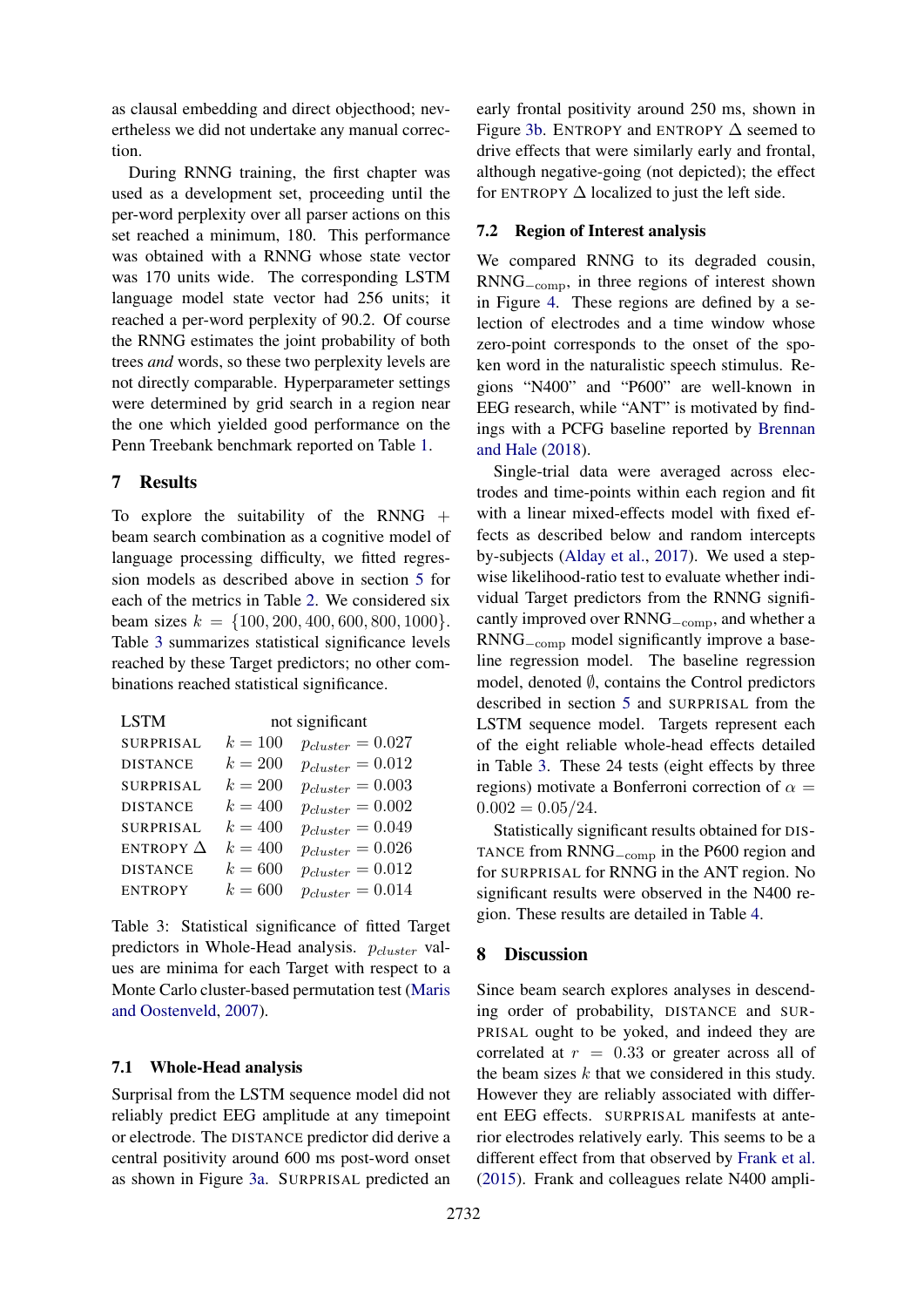<span id="page-6-1"></span>

Figure 3: Plotted values are fitted regression coefficients and 95% confidence intervals, statistically significant in the dark-shaded region with respect to a permutation test following [Maris and Oostenveld](#page-8-20) [\(2007\)](#page-8-20). The zero point represents the onset of a spoken word. Insets show electrodes with significant effects along with grand-averaged coefficient values across the significant time intervals. The diagram averages over all content words in the first chapter of Alice's Adventures in Wonderland.

<span id="page-6-2"></span>

Figure 4: Regions of interest. The first region on the left, named "N400", comprises centralposterior electrodes during a time window 300– 500 ms post-onset. The middle region, "P600" includes posterior electrodes 600–700 ms postonset. The rightmost region "ANT" consists of just anterior electrodes 200-400 ms post-onset.

tude to word surprisals from an Elman-net, analogous to the LSTM sequence model evaluated in this work. Their study found no effects of syntax-based predictors over and above sequential ones. In particular, no effects emerged in the 500–700 ms window, where one might have expected a P600. The present results, by contrast, show that an explicitly syntactic model can derive the P600 quite generally via DISTANCE. The absence of an N400 effect in this analysis could be attributable to the choice of electrodes, or perhaps the modality of the stimulus narrative, i.e. spoken versus read.

The model comparisons in Table [4](#page-7-9) indicate that the early peak, but not the later one, is attributable to the RNNG's composition function. Choe and Charniak's [\(2016\)](#page-8-22) "parsing as language modeling" scheme potentially could explain the P600 like wave, but it would not account for the earlier peak. This earlier peak is the one derived by the RNNG under SURPRISAL, but only when the RNNG includes the composition mechanism depicted in Figure [2.](#page-1-1)

This pattern of results suggests an approach to the overall modeling task. In this approach, both grammar and processing strategy remain the same, and alternative complexity metrics, such as SUR-PRISAL and DISTANCE, serve to interpret the unified model at different times or places within the brain. This inverts the approach of [Brouwer et al.](#page-7-10) [\(2017\)](#page-7-10) and [Wehbe et al.](#page-9-2) [\(2014\)](#page-9-2) who interpret different *layers* of the same neural net using the same complexity metric.

## <span id="page-6-0"></span>9 Conclusion

Recurrent neural net grammars indeed learn something about natural language syntax, and what they learn corresponds to indices of human language processing difficulty that are manifested in electroencephalography. This correspondence, between computational model and human electrophysiological response, follows from a system that lacks an initial stage of purely stringbased processing. Previous work was "two-stage" in the sense that the generative model served to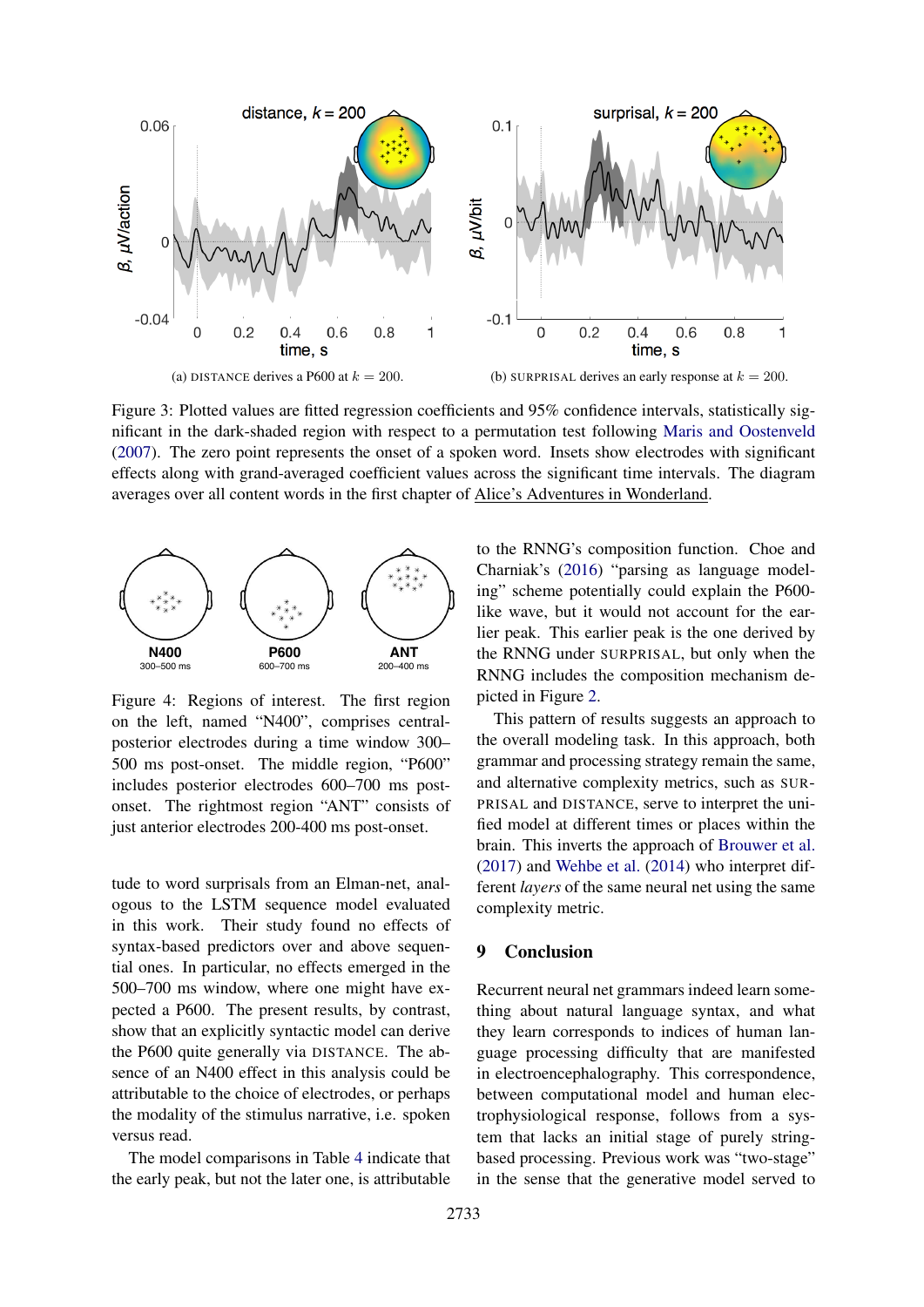<span id="page-7-9"></span>

|                                 | $RNNG_{-comp} > \emptyset$ |    |               | $RNNG > RNNG_{-comp}$ |    |               |
|---------------------------------|----------------------------|----|---------------|-----------------------|----|---------------|
|                                 | $\chi^2$                   | df | $\mathcal{p}$ | $\chi^2$              | df | $\mathcal{p}$ |
| DISTANCE, "P600" region         |                            |    |               |                       |    |               |
| $k = 200$                       | 13.409                     | 1  | 0.00025       | 4.198                 | 1  | 0.04047       |
| $k = 400$                       | 15.842                     | 1  | ${<}0.0001$   | 3.853                 | 1  | 0.04966       |
| $k = 600$                       | 13.955                     | 1  | 0.00019       | 3.371                 | 1  | 0.06635       |
| SURPRISAL, "ANT" region         |                            |    |               |                       |    |               |
| $k = 100$                       | 3.671                      | 1  | 0.05537       | 13.167                | 1  | 0.00028       |
| $k = 200$                       | 3.993                      | 1  | 0.04570       | 10.860                | 1  | 0.00098       |
| $k = 400$                       | 3.902                      |    | 0.04824       | 10.189                | 1  | 0.00141       |
| ENTROPY $\Delta$ , "ANT" region |                            |    |               |                       |    |               |
| $k = 400$                       | 10.141                     |    | 0.00145       | 5.273                 |    | 0.02165       |

Table 4: Likelihood-ratio tests indicate that regression models with predictors derived from RNNGs with syntactic composition (see Figure [2\)](#page-1-1) do a better job than their degraded counterparts in accounting for the early peak in region "ANT" (right-hand columns). Similar comparisons in the "P600" region show that the model improves, but the improvement does not reach the  $\alpha = 0.002$  significance threshold imposed by our Bonferroni correction (bold-faced text). RNNGs lacking syntactic composition do improve over a baseline model  $(\emptyset)$  containing lexical predictors and an LSTM baseline (left-hand columns).

rerank proposals from a conditional model [\(Dyer](#page-8-3) [et al.,](#page-8-3) [2016\)](#page-8-3). If this one-stage model is cognitively plausible, then its simplicity undercuts arguments for string-based perceptual strategies such as the Noun-Verb-Noun heuristic (for a textbook presentation see [Townsend and Bever,](#page-9-7) [2001\)](#page-9-7). Perhaps, as [Phillips](#page-8-24) [\(2013\)](#page-8-24) suggests, these are unnecessary in an adequate cognitive model. Certainly, the road is now open for more fine-grained investigations of the order and timing of individual parsing operations within the human sentence processing mechanism.

#### Acknowledgments

This material is based upon work supported by the National Science Foundation under Grants No. 1607441 and No. 1607251. We thank Max Cantor and Rachel Eby for helping with data collection.

#### References

- <span id="page-7-8"></span>Phillip M. Alday, Matthias Schlesewsky, and Ina Bornkessel-Schlesewsky. 2017. Electrophysiology reveals the neural dynamics of naturalistic auditory language processing: event-related potentials reflect continuous model updates. *eNeuro*, 4(6).
- <span id="page-7-1"></span>Asaf Bachrach. 2008. *[Imaging neural correlates of](http://hdl.handle.net/1721.1/45900) [syntactic complexity in a naturalistic context](http://hdl.handle.net/1721.1/45900)*. Ph.D. thesis, MIT.
- <span id="page-7-3"></span>Ezra Black, Fred Jelinek, John Lafrerty, David M. Magerman, Robert Mercer, and Salim Roukos.

1993. [Towards history-based grammars: Using](http://www.aclweb.org/anthology/P93-1005) [richer models for probabilistic parsing.](http://www.aclweb.org/anthology/P93-1005) In *31st Annual Meeting of the Association for Computational Linguistics*.

- <span id="page-7-4"></span>Marisa Ferrara Boston, John T. Hale, Shravan Vasishth, and Reinhold Kliegl. 2011. [Parallel processing and](https://doi.org/10.1080/01690965.2010.492228) [sentence comprehension difficulty.](https://doi.org/10.1080/01690965.2010.492228) *Language and Cognitive Processes*, 26(3):301–349.
- <span id="page-7-5"></span>Thorsten Brants and Matthew Crocker. 2000. Probabilistic parsing and psychological plausibility. In *Proceedings of 18th International Conference on Computational Linguistics COLING-2000*, Saarbrücken/Luxembourg/Nancy.
- <span id="page-7-7"></span>Jonathan R. Brennan and John T. Hale. 2018. Hierarchical structure guides rapid linguistic predictions during naturalistic listening. Forthcoming.
- <span id="page-7-2"></span>Jonathan R. Brennan and Liina Pylkkänen. 2017. MEG evidence for incremental sentence composition in the anterior temporal lobe. *Cognitive Science*, 41(S6):1515–1531.
- <span id="page-7-0"></span>Jonathan R. Brennan, Edward P. Stabler, Sarah E. Van Wagenen, Wen-Ming Luh, and John T. Hale. 2016. Abstract linguistic structure correlates with temporal activity during naturalistic comprehension. *Brain and Language*, 157-158:81–94.
- <span id="page-7-10"></span>Harm Brouwer, Matthew W. Crocker, Noortje J. Venhuizen, and John C. J. Hoeks. 2017. [A neurocompu](https://doi.org/10.1111/cogs.12461)[tational model of the N400 and the P600 in language](https://doi.org/10.1111/cogs.12461) [processing.](https://doi.org/10.1111/cogs.12461) *Cognitive Science*, 41:1318–1352.
- <span id="page-7-6"></span>Pyeong Whan Cho, Matthew Goldrick, Richard L. Lewis, and Paul Smolensky. 2018. [Dynamic encod](http://aclweb.org/anthology/W18-0103)[ing of structural uncertainty in gradient symbols.](http://aclweb.org/anthology/W18-0103) In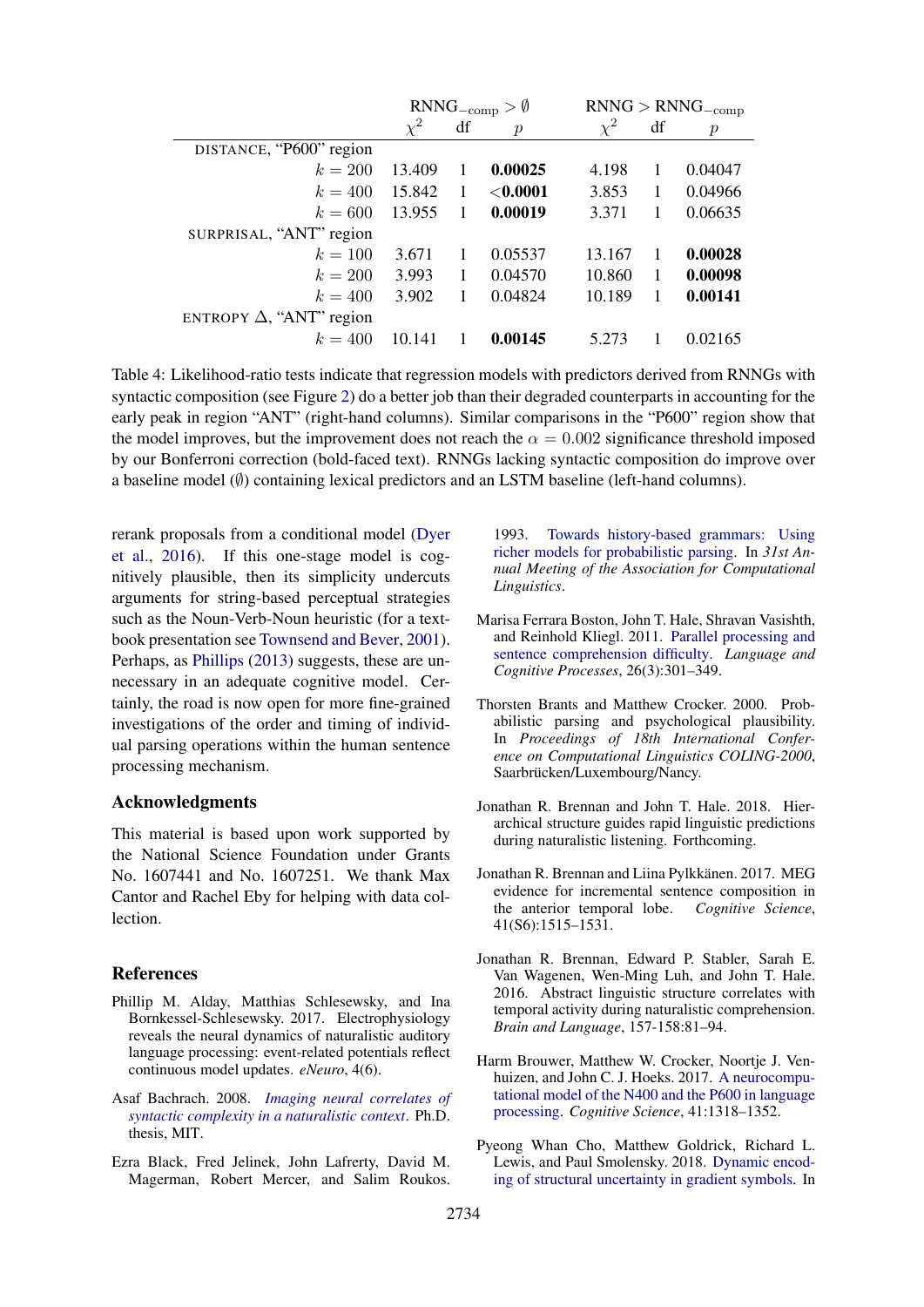*Proceedings of the 8th Workshop on Cognitive Modeling and Computational Linguistics (CMCL 2018)*, pages 19–28.

- <span id="page-8-22"></span>Do Kook Choe and Eugene Charniak. 2016. [Parsing](https://aclweb.org/anthology/D16-1257) [as language modeling.](https://aclweb.org/anthology/D16-1257) In *Proceedings of the 2016 Conference on Empirical Methods in Natural Language Processing*, pages 2331–2336, Austin, Texas.
- <span id="page-8-10"></span>Vera Demberg, Frank Keller, and Alexander Koller. 2013. Incremental, predictive parsing with psycholinguistically motivated tree-adjoining grammar. *Computational Linguistics*, 39(4):1025–1066.
- <span id="page-8-12"></span>Chris Dyer, Miguel Ballesteros, Wang Ling, Austin Matthews, and Noah A. Smith. 2015. [Transition](https://doi.org/10.3115/v1/P15-1033)[based dependency parsing with stack long short](https://doi.org/10.3115/v1/P15-1033)[term memory.](https://doi.org/10.3115/v1/P15-1033) In *Proceedings of the 53rd Annual Meeting of the Association for Computational Linguistics and the 7th International Joint Conference on Natural Language Processing (Volume 1: Long Papers)*, pages 334–343.
- <span id="page-8-3"></span>Chris Dyer, Adhiguna Kuncoro, Miguel Ballesteros, and Noah A. Smith. 2016. [Recurrent neural network](http://www.aclweb.org/anthology/N16-1024) [grammars.](http://www.aclweb.org/anthology/N16-1024) In *Proceedings of the 2016 Conference of the North American Chapter of the Association for Computational Linguistics: Human Language Technologies*, pages 199–209, San Diego, California.
- <span id="page-8-9"></span>Stefan L. Frank, Leun J. Otten, Giulia Galli, and Gabriella Vigliocco. 2015. [The ERP response to the](https://doi.org/10.1016/j.bandl.2014.10.006) [amount of information conveyed by words in sen](https://doi.org/10.1016/j.bandl.2014.10.006)[tences.](https://doi.org/10.1016/j.bandl.2014.10.006) *Brain and Language*, 140:1–11.
- <span id="page-8-15"></span>Daniel Fried, Mitchell Stern, and Dan Klein. 2017. Improving neural parsing by disentangling model combination and reranking effects. In *Proceedings of the 55th Annual Meeting of the Association for Computational Linguistics (Volume 2: Short Papers)*, pages 161–166, Vancouver, Canada.
- <span id="page-8-13"></span>Edward Gibson. 1991. *A Computational Theory of Human Linguistic Processing: Memory Limitations and Processing Breakdown*. Ph.D. thesis, Carnegie Mellon University.
- <span id="page-8-8"></span>Alex Graves. 2012. *Supervised sequence labelling with recurrent neural networks*. Springer.
- <span id="page-8-17"></span>John Hale. 2016. [Information-theoretical complex](https://doi.org/10.1111/lnc3.12196)[ity metrics.](https://doi.org/10.1111/lnc3.12196) *Language and Linguistics Compass*, 10(9):397–412.
- <span id="page-8-1"></span>John Hale. 2017. [Models of human sentence com](https://doi.org/10.1093/acrefore/9780199384655.013.377)[prehension in computational psycholinguistics.](https://doi.org/10.1093/acrefore/9780199384655.013.377) In Mark Aronoff, editor, *Oxford Research Encyclopedia of Linguistics*. Oxford University Press.
- <span id="page-8-6"></span>Sepp Hochreiter and Jürgen Schmidhuber. 1997. [Long short-term memory.](https://doi.org/10.1162/neco.1997.9.8.1735) *Neural Computation*, 9(8):1735–1780.
- <span id="page-8-16"></span>Ronald M. Kaplan. 1972. Augmented transition networks as psychological models of sentence comprehension. *Artificial Intelligence*, 3:77–100.
- <span id="page-8-0"></span>Martin Kay. 2005. [ACL lifetime achievement award:](http://www.aclweb.org/anthology/J05-4001) [A life of language.](http://www.aclweb.org/anthology/J05-4001) *Computational Linguistics*, 31(4).
- <span id="page-8-2"></span>Frank Keller. 2010. [Cognitively plausible models of](http://www.aclweb.org/anthology/P10-2012) [human language processing.](http://www.aclweb.org/anthology/P10-2012) In *Proceedings of the ACL 2010 Conference Short Papers*, pages 60–67.
- <span id="page-8-23"></span>Dan Klein and Christopher D. Manning. 2003. [Accu](https://doi.org/10.3115/1075096.1075150)[rate unlexicalized parsing.](https://doi.org/10.3115/1075096.1075150) In *Proceedings of the 41st Annual Meeting of the Association for Computational Linguistics*, pages 423–430, Sapporo, Japan.
- <span id="page-8-11"></span>Adhiguna Kuncoro, Miguel Ballesteros, Lingpeng Kong, Chris Dyer, Graham Neubig, and Noah A. Smith. 2017. [What do recurrent neural network](http://aclweb.org/anthology/E17-1117) [grammars learn about syntax?](http://aclweb.org/anthology/E17-1117) In *Proceedings of the 15th Conference of the European Chapter of the Association for Computational Linguistics: Volume 1, Long Papers*, pages 1249–1258. Association for Computational Linguistics.
- <span id="page-8-21"></span>Tal Linzen, Emmanuel Dupoux, and Yoav Goldberg. 2016. Assessing the ability of LSTMs to learn syntax-sensitive dependencies. *Transactions of the Association for Computational Linguistics*, 4:521– 535.
- <span id="page-8-19"></span>Kevin Lund and Curt Burgess. 1996. [Producing](https://doi.org/10.3758/BF03204766) [high-dimensional semantic spaces from lexical co](https://doi.org/10.3758/BF03204766)[occurrence.](https://doi.org/10.3758/BF03204766) *Behavior Research Methods, Instruments, & Computers*, 28(2):203–208.
- <span id="page-8-20"></span>Eric Maris and Robert Oostenveld. 2007. [Nonparamet](https://doi.org/10.1016/j.jneumeth.2007.03.024)[ric statistical testing of EEG- and MEG-data.](https://doi.org/10.1016/j.jneumeth.2007.03.024) *Journal of Neuroscience Methods*, 164(1):177–190.
- <span id="page-8-7"></span>Tomáš Mikolov. 2012. Statistical Language Models *Based on Neural Networks*. Ph.D. thesis, Brno University of Technology.
- <span id="page-8-18"></span>Brian Murphy, Leila Wehbe, and Alona Fyshe. 2018. [Decoding language from the brain.](https://doi.org/10.1017/9781316676974.003) In Thierry Poibeau and Aline Editors Villavicencio, editors, *Language, Cognition, and Computational Models*, pages 53–80. Cambridge University Press.
- <span id="page-8-14"></span>Srini Narayanan and Daniel Jurafsky. 1998. Bayesian models of human sentence processing. In *Proceedings of the 20th Annual Conference of the Cognitive Science Society*, University of Wisconsin-Madson.
- <span id="page-8-5"></span>Lee Osterhout and Phillip J. Holcomb. 1992. Eventrelated brain potentials elicited by syntactic anomaly. *Journal of Memory and Language*, 31:785–806.
- <span id="page-8-24"></span>Colin Phillips. 2013. Parser & grammar relations: We don't understand everything twice. In Montserrat Sanz, Itziar Laka, and Michael K. Tanenhaus, editors, *Language Down the Garden Path: The Cognitive and Biological Basis of Linguistic Structures*, chapter 16, pages 294–315. Oxford University Press.
- <span id="page-8-4"></span>Brian Roark. 2004. Robust garden path parsing. *Natural Language Engineering*, 10(1):1–24.